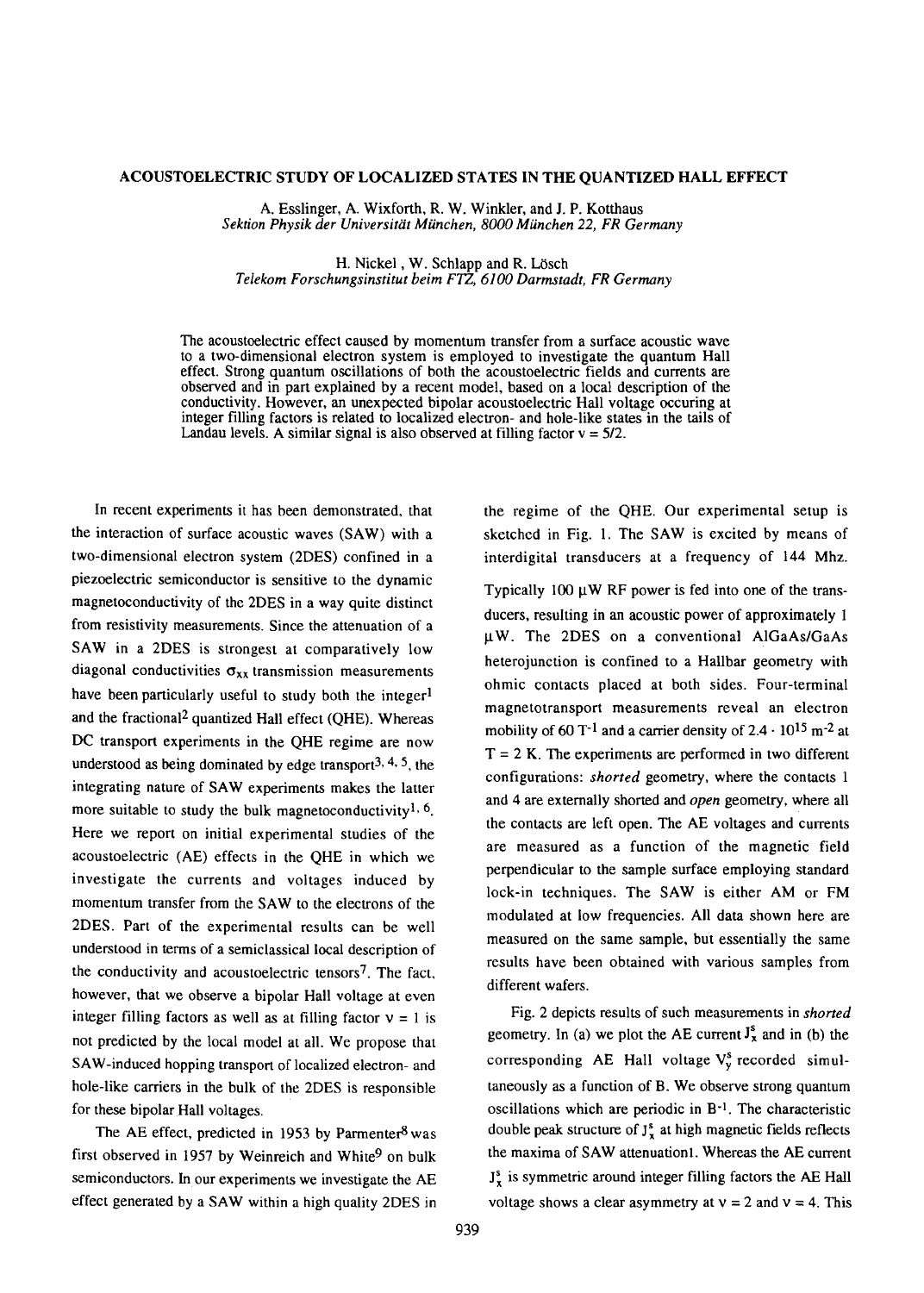

Fig. 1: Sketch of the experimental setup. The SAW propagates from left to right over the 2DES confined to a Hallbar geometry. The magnetic field is pointing downwards, as indicated. In shorted configuration the AE current is measured employing an I/V- converter between contacts 1 and 4. In open configuration all contacts are left open.

is also visible in Fig. 2c, where the AE Hall resistance  $R_{xy}^{ae} = V_y^s / J_x^s$  is measured directly using an analog divider. At filling factor  $v = 4$  and  $v = 6$  an asymmetric signal can be recognized. At sufficiently large odd filling factors  $v = 5, 7, 9$ , and 11 plateaus in  $R_{xy}^{ae}$  occur at the quantized resistance values  $R_{xy} = h/ve^2$ . The DC Hall and longitudinal resistances  $R_{xy}^{dc}$  and  $R_{xx}^{dc}$ , respectively, as measured under identical conditions are shown for comparison in Fig. 2d. Note that, in striking contrast to  $R_{xy}^{ae}$ , no plateaus are observed at that odd filling factors in the DC Hall resistance.

Typical results obtained in the *open* geometry are shown in Fig. 3. No current can flow and an acoustoelectric voltage builds up in SAW propagation direction. The voltage  $V_x^o$  exhibits strong quantum oscillations at even integer filling factors and at  $v = 1$ similar to the AE current in shorted geometry. In contrast the AE Hall voltage  $V_{y}^{o}$  at those filling factors shows bipolar peaks with their positions and polarities being the same as those of the asymmetric signals of  $R_{xy}^{ae}$  in shorted geometry (Fig. 2c). Unipolar signals in  $V_y^o$  are seen at filling factors  $v = 3$ , 5, and 7. In this particular experiment both voltage signals  $V_x^o$  and  $V_y^o$  appear to be partially quenched at the low field side of  $v = 2$ . After a different cooling cycle traces around  $v = 2$  are observed quite similar to the ones around  $v = 1$  in Fig. 3. Such behavior is characteristic for the sensitivity of SAW signals to small inhomogeneities of the carrier density across the sample<sup>6</sup>, induced, e. g., by the cooling cycle. For the run shown in Fig. 3, however, at exactly  $v = 5/2$  a minimum in  $V_x^o$  and a small bipolar signal in  $V_v^o$  is clearly seen, while DC transport experiments at the same temperature  $(T = 2K)$  do not reveal any structure. The signal at  $v = 5/2$  is also



Fig. 2: Acoustoelectric effect measured in shorted geometry. In (a) the AE current and (b) the AE Hall voltage between contacts 2 and 5 are shown. In (c) the AE Hall resistance  $R_{xy}^{\text{ac}} = -V_y / J_x$  is depicted as measured directly using an analog divider. At filling factor  $v = 4$  (as at  $v = 2$ ) and  $v = 1$ , but not shown in the figure for clarity) an asymmetric double peak structure is visible. Plateaus occur at filling factors  $v = 5, 7, 9$ , and 11, which are indicated by vertical bars. For comparison,  $R_{xx}^{dc}$  and  $R_{xy}^{dc}$  obtained from DC measurements on this sample, are shown in (d).

observed on a second sample. All AE voltages measured are linear in the acoustic power over at least three orders of magnitude. We also find that for a given magnetic field both voltages  $V_x^o$  and  $V_y^o$  change sign with SAW propagation direction, as expected for purely sound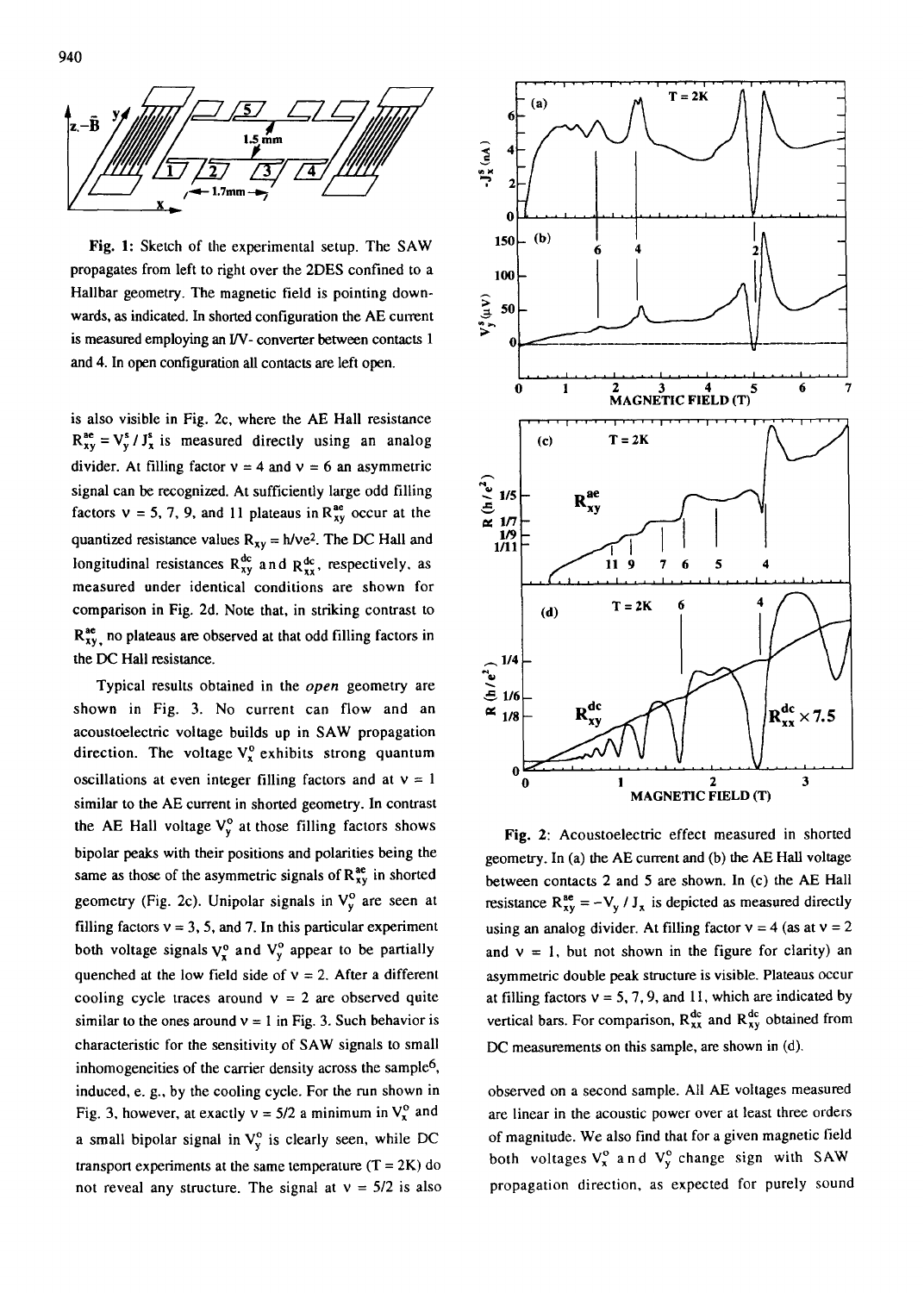induced signals. Reversing the magnetic field leaves  $V_x^0$ unaltered whereas  $V_y^0$  changes its relative polarity for a given  $IBI$  value close to an integer filling factor  $v$ .

In order to explain our experimental results we basically follow the analysis of Efros and Galperin7. It has been shown<sup>1</sup>, that the attenuation  $\Gamma$  of the SAW by a 2DES is given by a simple relaxation type expression and exhibits a maximum if the diagonal 2D conductivity  $\sigma_{xx}$  =  $\sigma_{\rm m} = 3.3 \cdot 10^{-7} \Omega^{-1}$  in the case of a [110] propagating SAW on (100) GaAs. A characteristic 'fingerprint' of the SAW attenuation in the QHE regime thus is the appearence of a double peak structure at integer and fractional Landau filling factors v, when  $\sigma_{xx}$  drops to values smaller than  $\sigma_m$ . Whenever a SAW with intensity I is attenuated by the electron system, momentum Q is transferred to the mobile carriers, resulting in a DC current proportional to the rate of momentum transfer parallel to SAW propagation direction. In the local model the current density  $j_i$  in the presence of an electric field  $E_{\ell}$ 



Fig. 3: Acoustoelectric voltages measured in open geometry. In (a) we show  $V_x^0$  between contacts 2 and 3. At even filling factors as well as at  $v = 1$  double peaks are visible. In (b) we depict the Hall voltage  $V_y^o$  between contacts 2 and 5. At  $v = 1, 2, 4, 6, 8$ , and  $5/2$  bipolar and at  $v = 3$ , 5, and 7 unipolar oscillations are observed. The low field peak of  $v = 2$  is probably quenched for reasons described in the text.

and a SAW field is given by7

$$
\mathbf{j}_i = \sigma_{i\ell} \cdot \mathbf{E}_{\ell} + \Lambda_{i\ell} \frac{\mathbf{I} \cdot \Gamma}{\text{ven}_s} \hat{\mathbf{k}}_{\ell} \tag{1}
$$

Here e is the elementary charge,  $n_s$  the 2D electron density,  $\hat{\mathbf{k}}$  a unit vector in SAW propagation direction, v the SAW velocity, and  $\sigma_{i\ell}$  and  $\Lambda_{i\ell}$  are the conductivity and acoustoelectric tensor components, respectively. The AE tensor  $\Lambda$  quantifies the current density generated if an average force  $\dot{Q} = I \cdot \Gamma / v n_s$  is applied to each mobile carrier. Efros and Galperin have shown<sup>7</sup> from momentum conservation for negatively charged carriers at arbitrary magnetic fields that  $\Lambda_{yx} = -\sigma_{yx}$  and that  $\Lambda_{xx}$  should be at least of the order of  $-\sigma_{xx}$ . In *shorted* configuration we can insert  $E_x = 0$  and  $j_y = 0$  into eqn. (1) and calculate:

$$
j_x^s = -\frac{I \cdot \Gamma}{\text{ven}_s} \frac{1}{\sigma_{yy}} \Big( \Lambda_{yx} \sigma_{xy} - \Lambda_{xx} \sigma_{yy} \Big) \hat{k}
$$
 (2a)

$$
E_{y}^{s} = -\frac{I \cdot \Gamma}{ven_{s}} \frac{\Lambda_{yx}}{\sigma_{yy}} (\hat{\mathbf{k}} \times \hat{\mathbf{B}})
$$
 (2b)

Here,  $\hat{B}$  represents a unit vector in the direction of the magnetic field. In the limit  $|\sigma_{yy}| \ll |\sigma_{xy}|$ , i.e., for high magnetic fields, the second expression in the parantheses of (2a) can be neglected. Then the AE Hall-resistivity is given by:

$$
\rho_{yx}^{ae} = \frac{E_y}{j_x} = \frac{1}{\sigma_{xy}}
$$
 (3)

Thus  $\rho_{xy}^{ae}$  should be quantized<sup>7</sup>. This is indeed observed in our experiments, but only at the odd filling factors  $v = 5, 7, 9$ , and 11. The fact, that we observe bipolar oscillations at  $v = 1$ , 2, and 4, where we expect a plateau according to eqn. (3) is obviously in contradiction to the theoretical predictions based on a local conductivity model.

Here we like to stress again that the interaction between SAW and the 2DES is determined by the conductivity in the bulk of the 2DES whereas transport experiments are dominated by edge state properties<sup>4, 5</sup>. As long as the conductivity is uniform over the whole sample the local model can be applied. In the plateau region of the QHE, however, the electrons in the bulk are localized and move on closed orbits around local potential extrema, the direction of which is determined by the slope of the impurity potential3. At exact filling factors this sense of rotation changes from electron-like to hole-like. We propose that the SAW field induces hopping of these localized carriers along percolation paths<sup>10</sup> resulting in an bipolar acoustoelectric Hall voltage around exact filling factors with sufficiently high quantization energy between